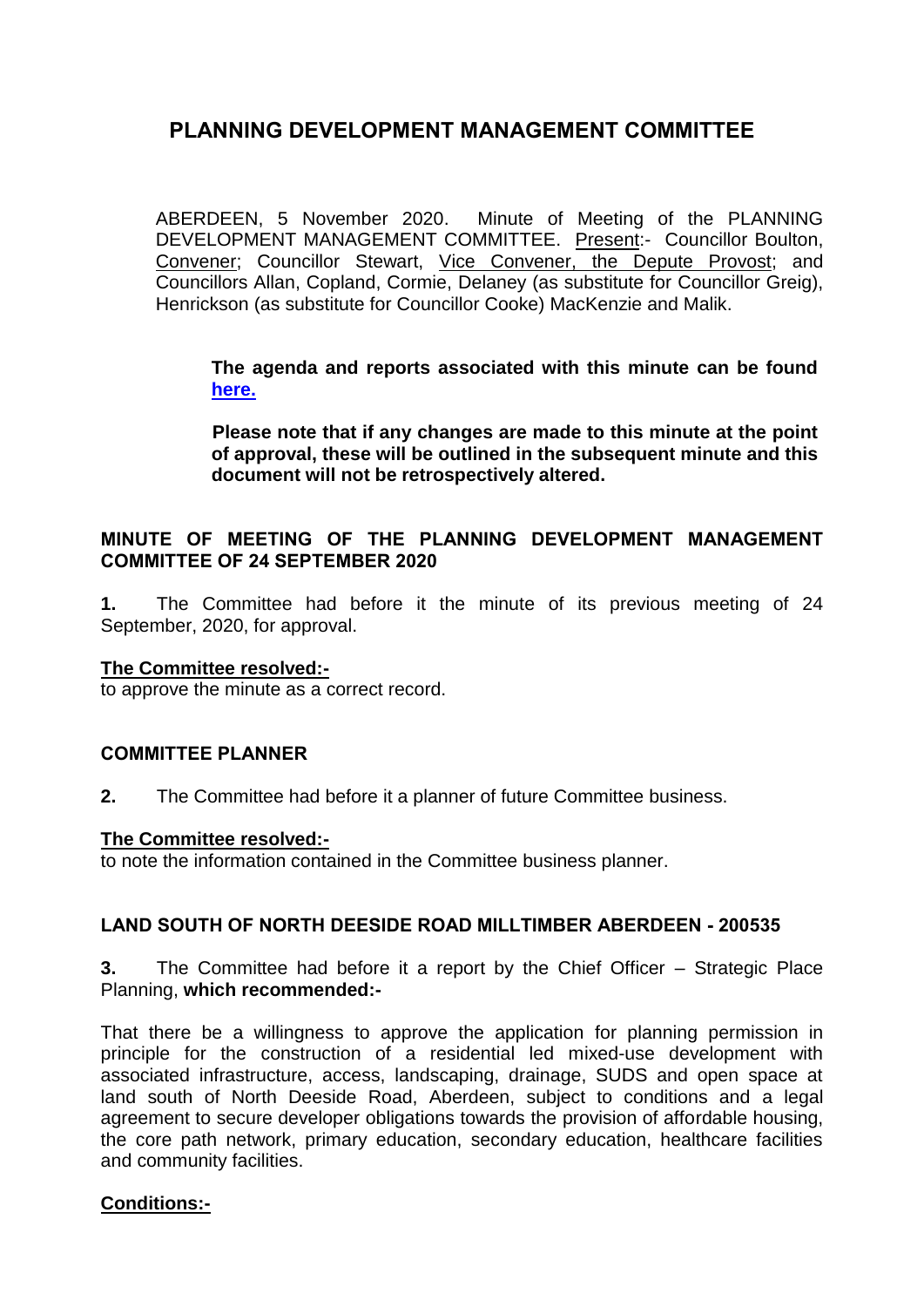5 November 2020

## 1. STANDARD MATTERS REQUIRING FURTHER APPROVAL CONDITION FOR PLANNING PERMISSION IN PRINCIPLE

That application(s) for approval of matters specified in condition(s?) containing details of the specified matters listed below shall be submitted for consideration by the Planning Authority, in accordance with the timescales and other limitations in section 59 of the Town and Country Planning (Scotland) Act 1997 (as amended). No development within or outwith any particular block or area shall take place unless a matters specified in conditions application comprising the detailed layout and design of roads, buildings and other structures for that particular block or area has been submitted to and approved in writing by the Planning Authority. The application shall comprise:

- (i) A detailed levels survey of the site and cross sections showing proposed finished ground and floor levels of all buildings relative to existing ground levels and a fixed datum point.
- (ii) Details of the layout and finish of roads, visibility splays, footpaths, pedestrian connection across North Deeside Road, and cycle paths including the identification of safe routes to school from the development.
- (iii) Details of layout, design and external appearance of buildings and ancillary structures; vehicular and motorcycle parking; short and long term secure cycle parking; electrical vehicle charging facilities in accordance with the associated Supplementary Guidance; storage and collection arrangements for waste and recyclables; boundary enclosures around individual homes and other premises; and details of play zones and play equipment to be provided.

Reason: Permission for the development has been granted in principle only and subsequent approval is required for these matters in accordance with Section 59 of the Town and Country Planning (Scotland) Act 1997 (as amended).

2. ACCESS TO NORTH DEESIDE ROAD

No development shall take place unless a matters specified in conditions application comprising a detailed scheme showing the precise location, layout, design and construction method of the proposed access junctions to North Deeside Road (A93), including layouts, capacity, distribution, operational flow and detailed cross-sections has been submitted to and approved in writing by the Planning Authority; no individual residential property or commercial unit shall be occupied unless the relevant scheme is fully implemented in accordance with the approved plans, unless the Planning Authority has given written approval for a variation.

Reason: in the interests of road safety.

# 3. SCALE OF DEVELOPMENT (RESIDENTIAL)

That notwithstanding the description provisions of "up to 99 residential units" of the Planning Permission in Principle hereby approved, no more than 80 residential units shall be built on the development site and the detailed residential development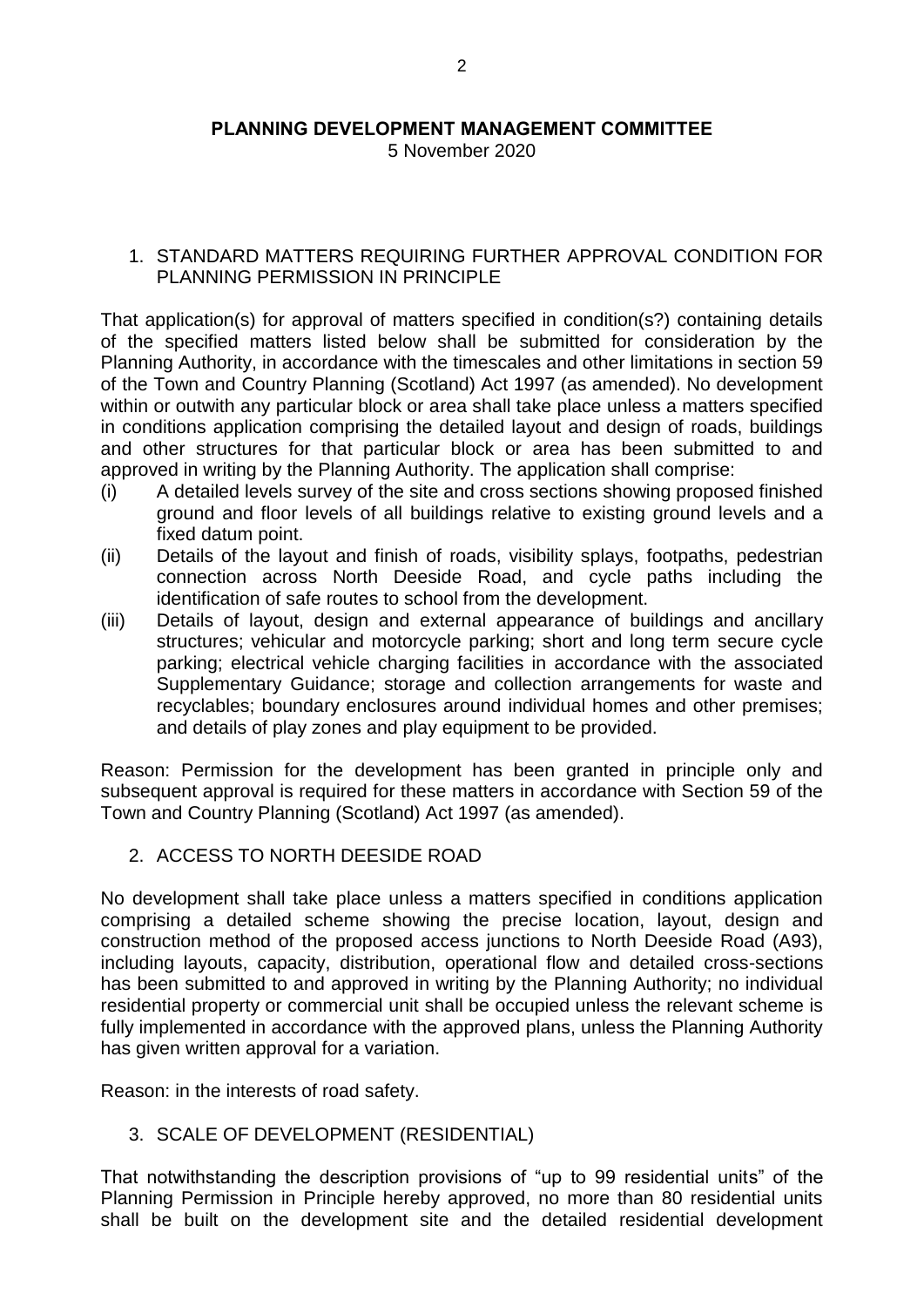5 November 2020

proposals to be considered through any subsequent related applications for Matters Specified in Conditions shall not exceed a combined maximum of 80 residential units.

Reason: It has not been demonstrated that the site is capable of accommodating in excess of 80 residential units.

## 4. SCALE OF DEVELOPMENT (COMMERCIAL)

That notwithstanding the description provisions of "retail of up to 2,000 sqm" of the Planning Permission in Principle hereby approved, no more than 1,225 square metres gross floor area (GFA) of commercial use shall be built on the development site and the detailed commercial development proposals to be considered through any subsequent related applications for Matters Specified in Conditions (MSC) shall not exceed a combined maximum of 1,225 square metres gross floor area (GFA).

Reason: To ensure accordance with the OP114 Milltimber South allocation of the Aberdeen Local Development Plan 2017.

## 5. LANDSCAPING SCHEME

No development shall take place unless a matters specified in conditions application comprising a scheme of hard and soft landscaping works has been submitted to and approved in writing by the Planning Authority.

Details of the scheme shall include:

- (i) Existing landscape features and vegetation to be retained.
- (ii) The location of new (trees, shrubs, hedges, grassed areas and water features).
- (iii) A schedule of planting to comprise species, plant sizes and proposed numbers and density.
- (iv) The location, design and materials of all hard-landscaping works including (walls, fences, gates, street furniture and play equipment).
- (v) An indication of existing trees, shrubs, and hedges to be removed.
- (vi) A programme for the completion and subsequent maintenance of the proposed landscaping.

All soft and hard landscaping proposals shall be carried out in accordance with the approved scheme and shall be completed during the planting season immediately following the commencement of the development or such other date as may be agreed in writing with the Planning Authority. Any planting which, within a period of 5 years from the completion of the development, in the opinion of the Planning Authority is dying, being severely damaged or becoming seriously diseased, shall be replaced by plants of similar size and species to those originally required to be planted. In addition, prior to the commencement of the implementation of the approved scheme, detailed proposals for a programme for the long term management and maintenance of all the approved landscaped and open space areas within the development shall be submitted for the further written approval of the Planning Authority. Thereafter, all management and maintenance of the landscaped and open space areas shall be implemented, in perpetuity, in accordance with the approved programme.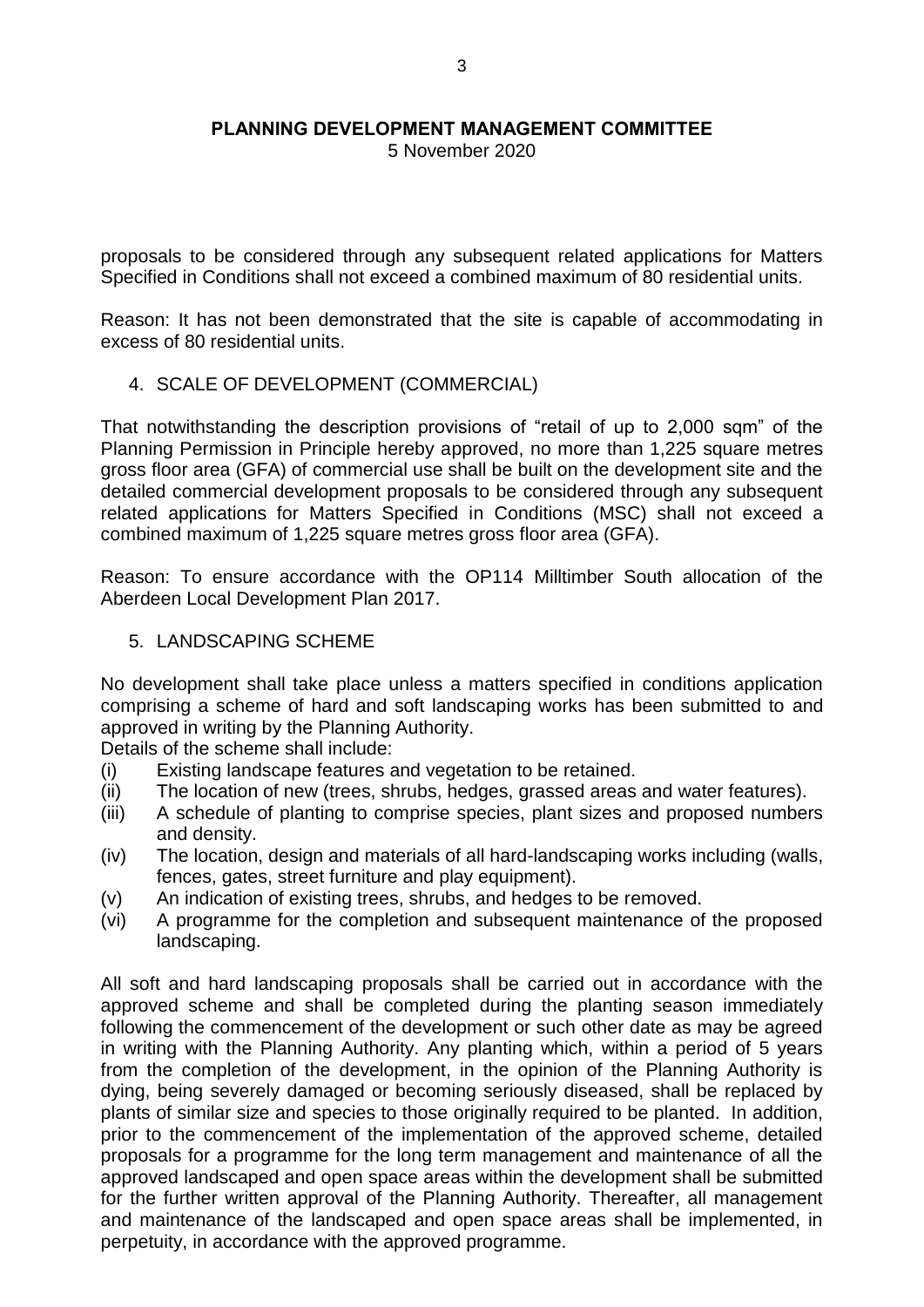5 November 2020

Reason: To ensure the implementation of a satisfactory scheme of landscaping which will help to integrate the proposed development into the local landscape in the interests of the visual amenity of the area and to ensure that the landscaping is managed and maintained in perpetuity.

## 6. TREE PROTECTION MEASURES

No development shall take place unless a matters specified in condition application comprising a scheme/ details showing those trees to be removed and those to be retained and a scheme for the protection of all trees to be retained on the site during construction works has been submitted to, and approved in writing by, the Planning Authority and any such scheme as may have been approved has been implemented.

Reason - in order to ensure adequate protection for the trees on site during the construction of the development.

## 7. TREES – STORAGE OF MATERIALS

That no materials, supplies, plant, machinery, spoil, changes in ground levels or construction activities shall be permitted within the protected areas specified in the aforementioned scheme of tree protection without the written consent of the Planning Authority and no fire shall be lit in a position where the flames could extend to within 5 metres of foliage, branches or trunks - in order to ensure adequate protection for the trees on site during the construction of the development.

## 8. CONSTRUCTION ENVIRONMENT MANAGEMENT PLAN

No development shall take place (including site stripping, service provision or establishment of site compounds) unless a matters specified in conditions application comprising a site specific Construction Environmental Management Plan(s) (the "CEMP") has been submitted to and approved in writing by the Planning Authority in consultation with SEPA. The CEMP must address the following issues

(i) surface water management including construction phase SUDS; and

(ii) site waste management including details of re-use on-site and off-site disposal of demolition materials. Thereafter development shall be undertaken in accordance with the approved CEMP.

Reason - In order to minimise the impacts of necessary demolition/ construction works on the environment.

## 9. LOW AND ZERO CARBON

No development shall take place unless a matters specified in conditions application comprising a scheme detailing compliance with the Council's Resources for New Development Supplementary Guidance has been submitted to and approved in writing by the Planning Authority. Thereafter no units shall be occupied unless any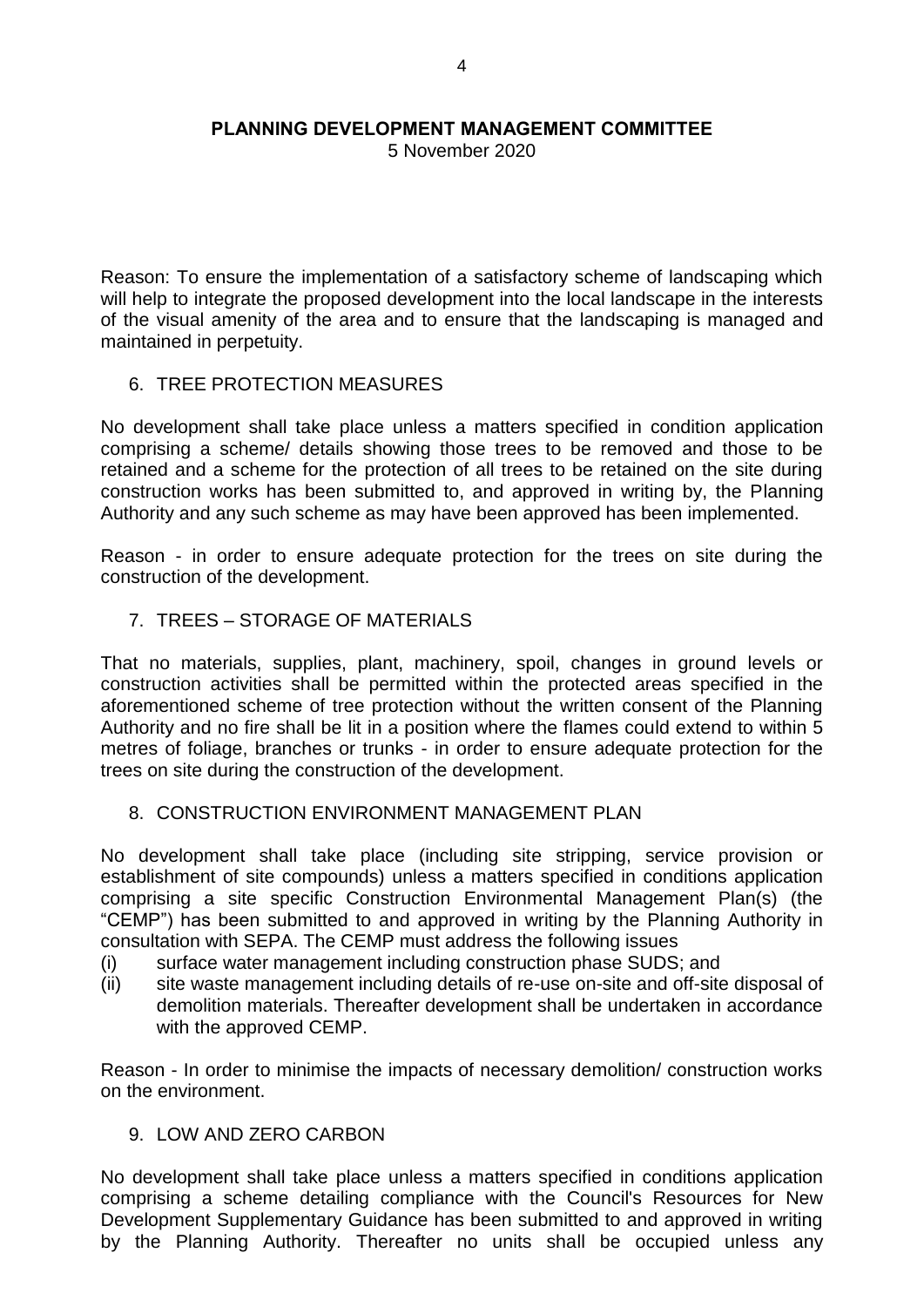5 November 2020

recommended measures specified within that scheme for that unit for the reduction of carbon emissions have been implemented in full.

Reason - to ensure that the development complies with requirements for reductions in carbon emissions specified in the City Council's relevant published Supplementary Guidance: Resources for New Development.

#### 10.NOISE ASSESSMENT

No development shall take place unless a matters specified in conditions application comprising a Noise Impact Assessment (NIA) has been submitted to and approved in writing by the Planning Authority. The NIA shall evaluate the impact on road traffic and quarrying operations on the development and shall be carried out in accordance with a methodology agreed with the Council's Environmental Health service. This assessment should:

- (i) Be in accordance with Planning Advice Note (PAN) 1/2011 Planning and Noise and its accompanying Technical Advice Note;
- (ii) Identify the existing sources of noise potentially impacting on the proposed development;
- (iii) Detail the noise mitigation measures to reduce noise from the existing noise sources to an acceptable level to reasonably protect the amenity of the occupants of the proposed residences;
- (iv) The methodology for the noise assessment should be submitted and agreed in writing with the Environmental Protection Team in advance of the assessment.

Reason: in order to protect residents of the development from roads and quarrying noise.

## 11.AIR QUALITY (DUST) RISK ASSESSMENT

No development shall take place (including site stripping or service provision) unless a matters specified in condition application comprising the submission of an Air Quality (Dust) Risk Assessment for the construction phase of development has been submitted to and approved in writing by the Planning Authority. Such risk assessment shall be carried out by a suitably qualified consultant in accordance with the Institute of Air Quality Management document "Guidance on the Assessment of Dust from Demolition and Construction 2014". Thereafter development shall be carried out in accordance with the approved plan.

Reason: in order to control air pollution from dust associated with the development in accordance with Policy T4 – Air Quality.

## 12. DUST MANAGEMENT PLAN

No development (including site stripping or service provision) shall take place unless a matters specified in condition application comprising the submission of a Dust Management Plan for the construction phase of development has been submitted to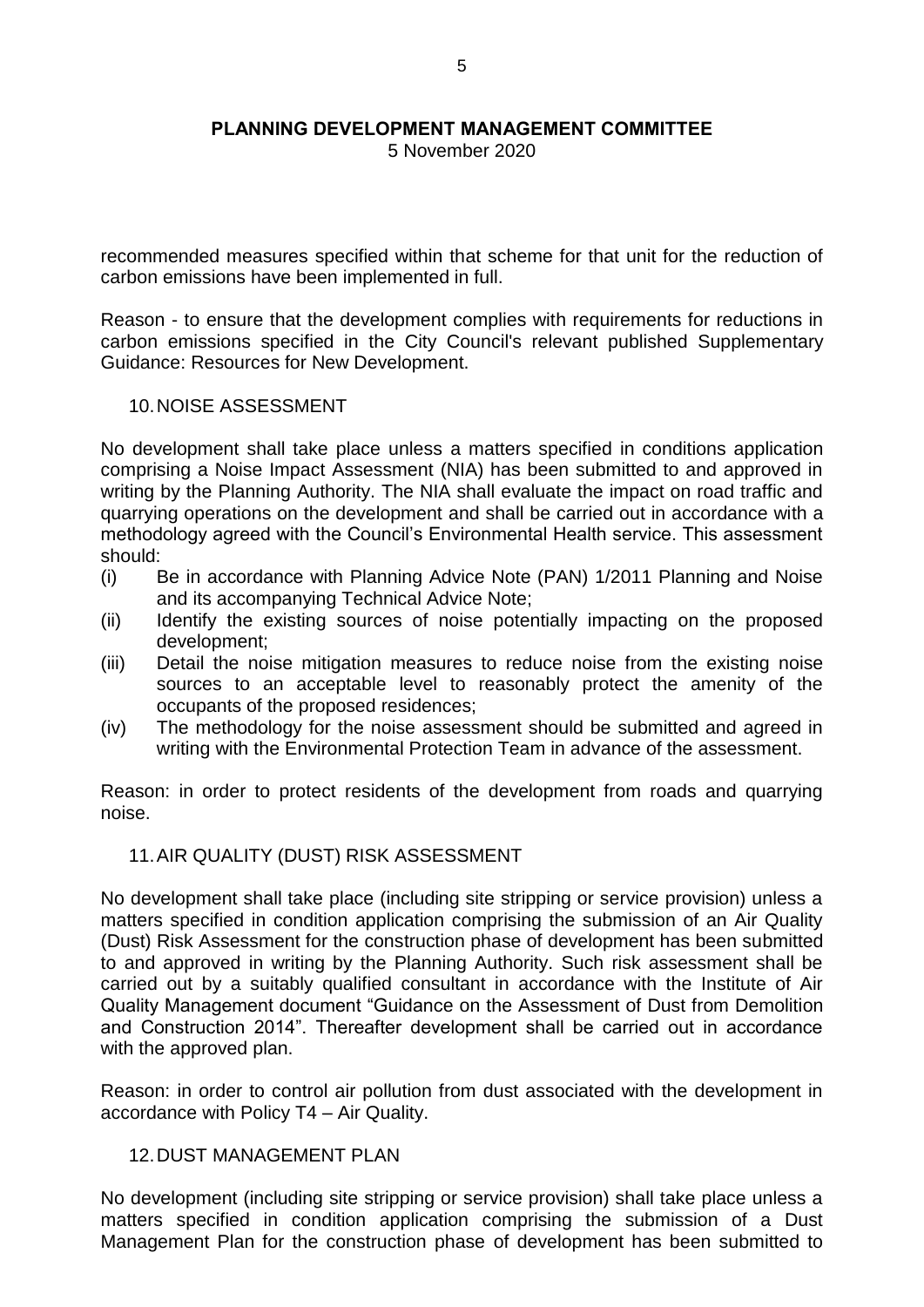5 November 2020

and approved in writing by the Planning Authority. Such management plan shall specify dust mitigation measures and controls, responsibilities, and any proposed monitoring regime. Thereafter development (including demolition) shall be undertaken in accordance with the approved plan.

Reason - In order to control air pollution from dust associated with the construction of the development in accordance with Policy T4 - Air Quality.

#### 13.ROUTE OF WATERCOURSE

No development shall take place unless a matters specified in conditions application comprising the results of an investigation to prove the existence and route of the watercourse/drain through the eastern part of the site. Details of such an investigation shall be submitted to, and approved in writing by the Planning Authority, in consultation with SEPA. Thereafter no development shall take place over any culverted watercourse/drain. Priority will be given to de-culverting any watercourse/drain and the creation of blue-green infrastructure along its route.

Reason: In order to protect and enhance the water environment.

## 14.ENHANCEMENT OF THE WATER ENVIRONMENT

No development shall take place unless a matters specified in conditions application comprising:

- a) An investigation of and where viable, detailed information relating to the realignment of any watercourses on site.
- b) Full details relating to any other proposed engineering activities in the water environment, including the location and type of any proposed watercourse crossings.

Any proposed watercourse crossings shall be designed to accept the 1 in 200-year flow unless otherwise agreed with the Planning Authority in consultation with SEPA. All works on site must be undertaken in accordance with the approved scheme unless otherwise agreed in writing with the Planning Authority.

Reason: to improve and protect the water environment and to prevent an increase in flood risk.

## 15.GREEN AND BLUE MEASURES

No development (including site stripping, service provision or establishment of site compounds) shall commence on site unless an application for approval of matters specified on conditions comprising a schedule of green measures is submitted to the Planning Authority. The schedule, detailing the measures that have been investigated and will be implemented on site, should be submitted prior to the commencement of development on site for the written approval of the Planning Authority, in consultation with SEPA and implemented in full. Reason: to ensure adequate protection of the water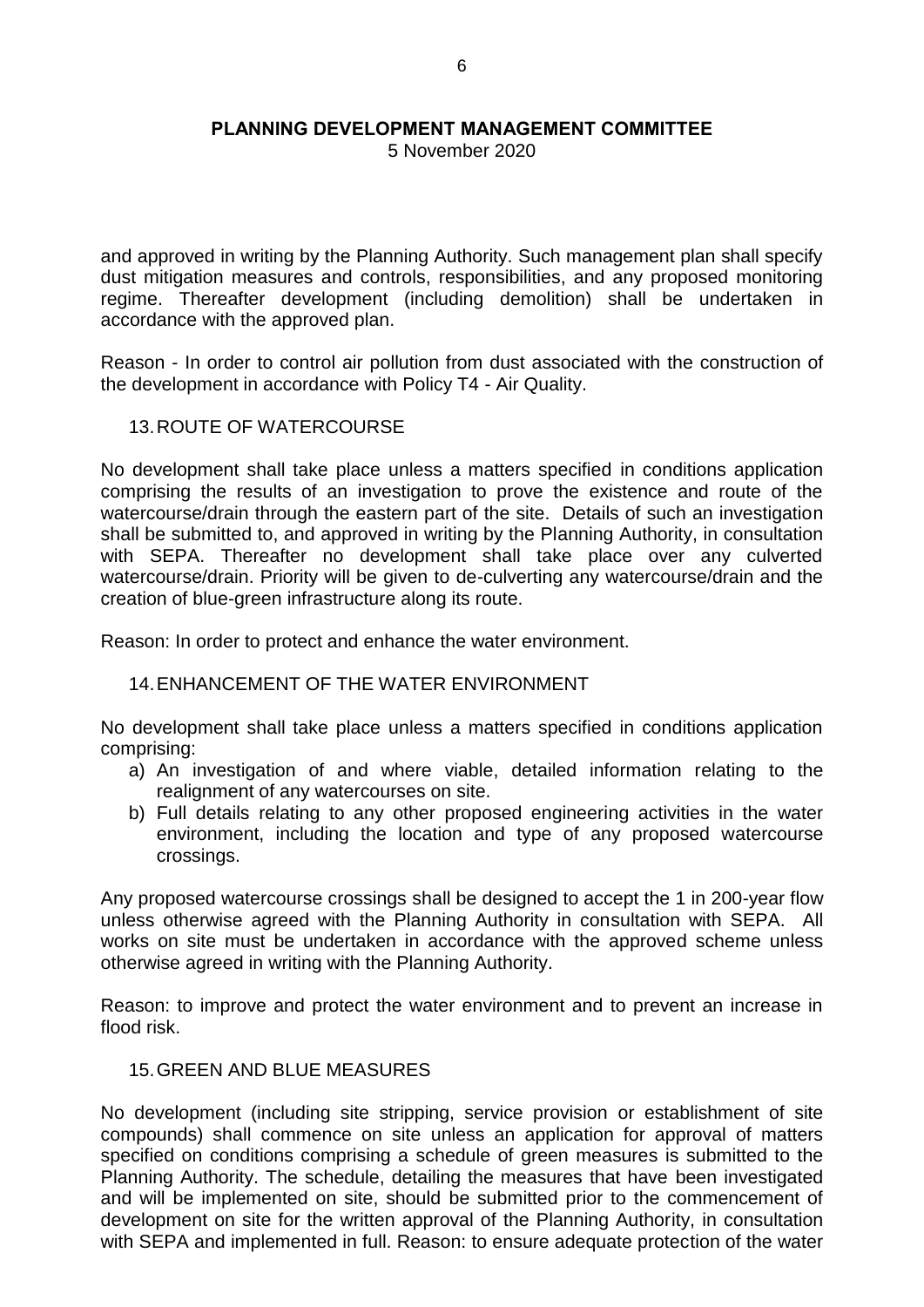5 November 2020

environment and contribute to and enhance the natural environment in accordance with Scottish Planning Policy.

## 16.BIRD HAZARD MANAGEMENT PLAN

No development (including site stripping, service provision or establishment of site compounds) shall commence on site unless a matters specified in conditions application comprising a bird hazard management plan has been submitted to and approved in writing by the planning authority, in consultation with Aberdeen International Airport. The submitted plan shall include details of monitoring of any standing water within the site temporarily or permanently and management of any flat/ shallow/ pitched/ green roofs on buildings within the site which may be attractive to nesting, roosting and loafing birds. The management plan shall comply with Advice Note 8 "Potential Bird Hazards from Building Design" and thereafter the agreed measures shall be implemented in full.

Reason - to avoid endangering the safe movement of aircraft and the operation of Aberdeen Airport through the attraction of birds.

## 17.PROGRAMME OF ARCHAEOLOGICAL WORKS

No development shall take place unless a matters specified in conditions application comprising an archaeological written scheme of investigation (WSI) has been submitted to and approved in writing by the Planning Authority and a programme of archaeological works has been carried out in accordance with the approved WSI. The WSI shall include details of how the recording and recovery of archaeological resources found within the application site shall be undertaken, and how any updates, if required, to the written scheme of investigation will be provided throughout the implementation of the programme of archaeological works. Should the archaeological works reveal the need for post excavation analysis the development hereby approved shall not be occupied unless a post-excavation research design (PERD) for the analysis, publication and dissemination of results and archive deposition has been submitted to and approved in writing by the Planning Authority. The PERD shall be carried out in complete accordance with the approved details.

Reason – to safeguard and record the archaeological potential in the area.

## 18.BADGER PROTECTION PLAN

No development shall take place unless a matters specified in conditions application comprising a badger survey and badger protection plan for that area has been submitted to and approved in writing by the Planning Authority. The protection plan must include

- (i) the measures required to protect badgers during development and any licensable activities required to allow the development to proceed;
- (ii) appropriate buffer zones to be established around any known active setts in order to avoid disturbance and;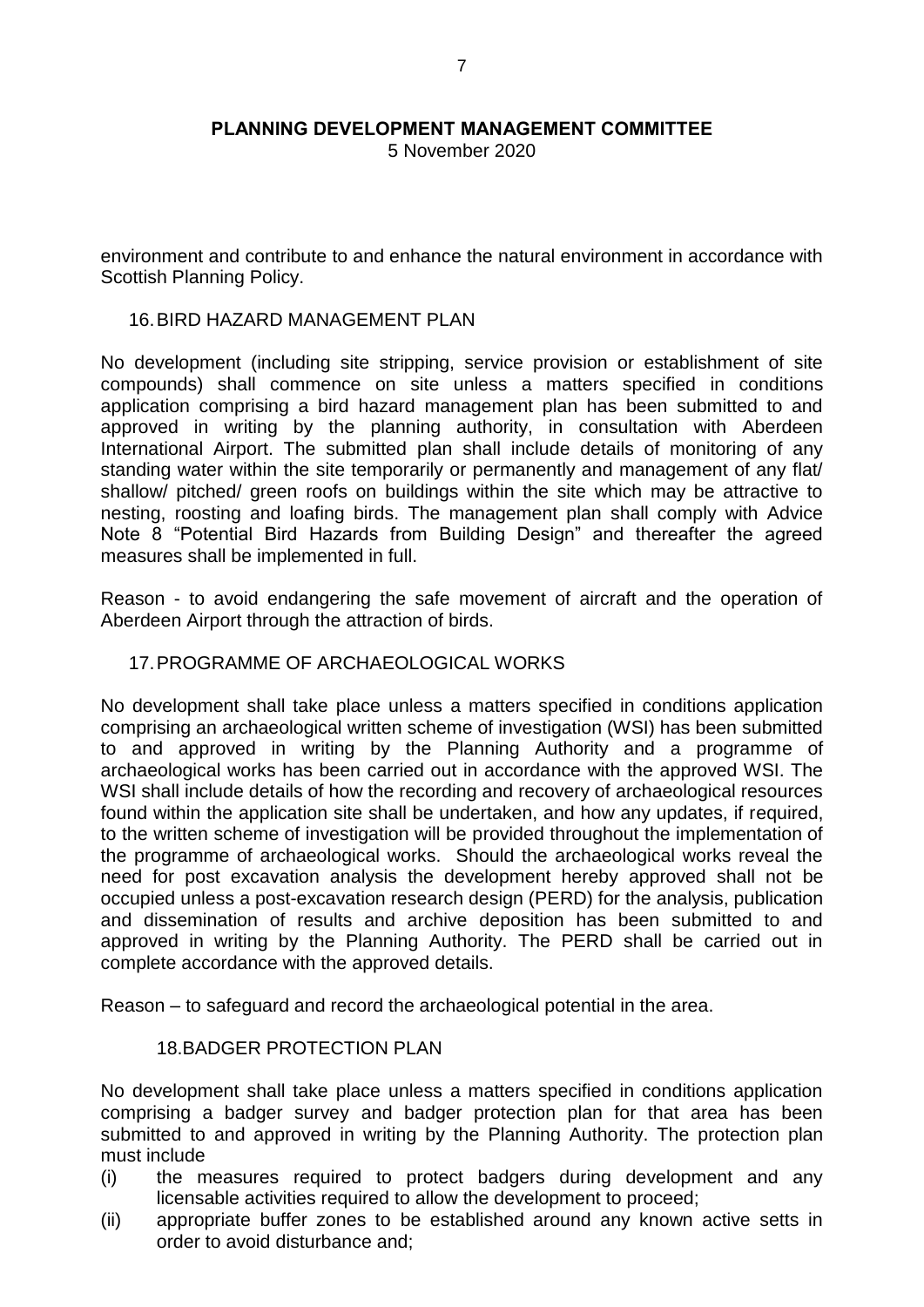5 November 2020

(iii) details of how badger habitat (including foraging areas and connectivity between identified setts) shall be retained and/ or created as part of the development. Any required mitigation measures to minimise disturbance to badgers must be identified and be in accordance with Scottish Natural Heritage best practice guidance.

Reason – in order to mitigate any potential impact on protected species.

#### 19.SURFACE WATER DRAINAGE

No development within any particular block or area shall take place unless a matters specified in conditions application comprising a detailed scheme for surface water drainage for that particular block or area has been submitted to and approved in writing with the Planning Authority. The scheme shall

- (i) detail two levels of sustainable drainage (SUDS) treatment (or three levels for industrial hard standing areas) for all areas of roads/ hardstanding/ car parking and one level of SUDS treatment for roof run-off;
- (ii) include source control; and
- (iii) shall be developed in accordance with the technical guidance contained in the SUDS manual. Thereafter development shall be implemented in accordance with the agreed scheme.

Reason – in order to ensure adequate protection of the water environment from surface water run-off.

## 20.WASTEWATER CONNECTIONS

No development within any particular block or areas shall take place unless a matters specified in conditions application comprising a scheme for the connection of buildings to the public waste water system for that particular block has been submitted to any approved in writing by the Planning Authority. The scheme shall include confirmation from Scottish Water that connections can be made and any necessary upgrades to the public wastewater system are in place. Thereafter, no building shall be occupied unless connection has been made to the public wastewater network in accordance with the approved details.

Reason – in order to ensure the sewage is satisfactory treated and disposed of.

## 21.RESIDENTIAL TRAVEL PACK/ GREEN TRAVEL PLAN

No development within any particular block shall take place unless a matters specified in conditions application comprising either a residential travel pack (in the case of residential development) or a green travel plan (in the case of commercial development) for that particular block has been submitted to and approved in writing by the Planning Authority. Each residential travel pack shall identify details of different travel options available in the area in order to discourage the use of the private car. The approved travel pack shall be supplied to the first occupants of every residential unit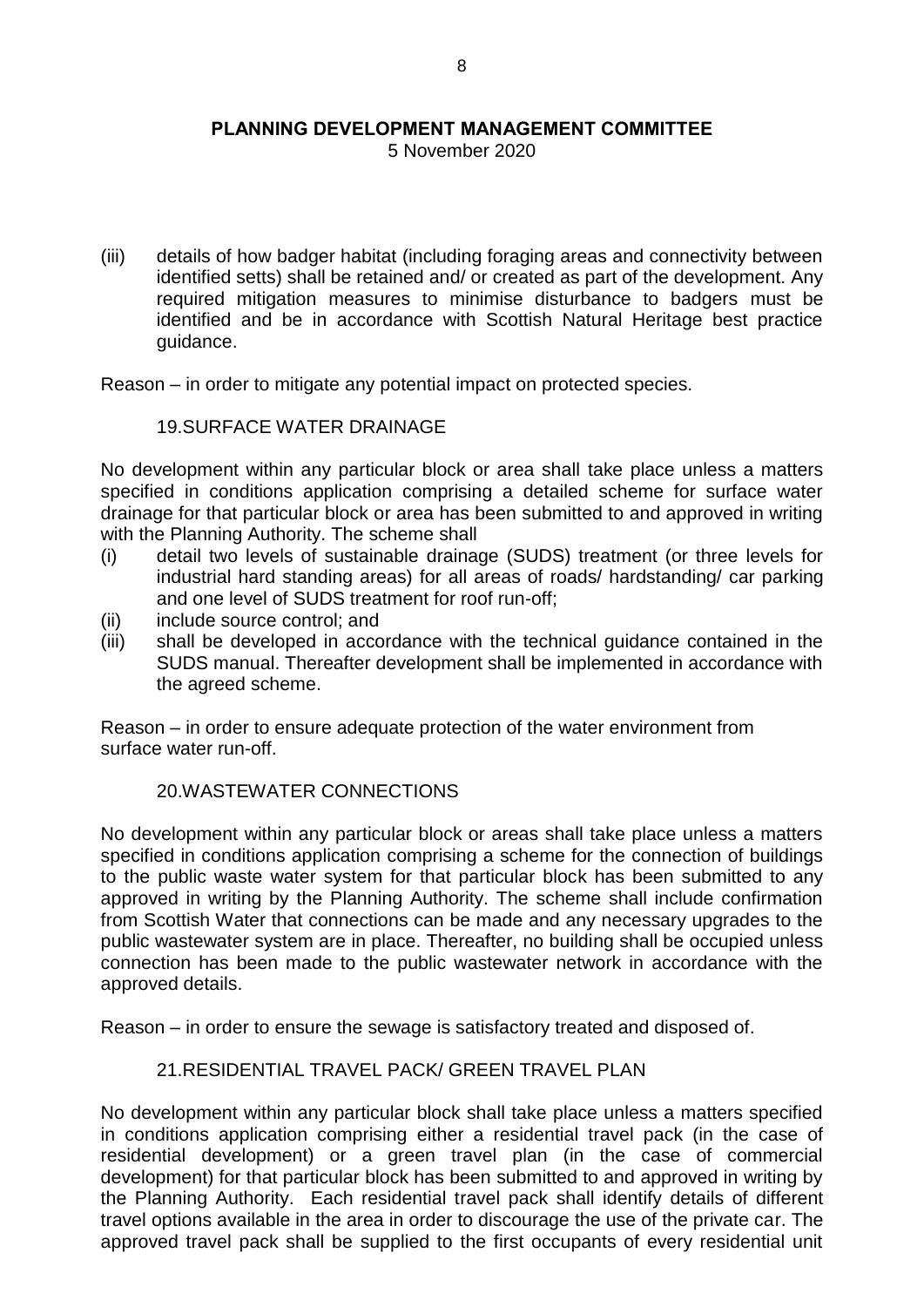5 November 2020

within that block on occupation. Each travel plan shall identify measures to be implemented in order to discourage the use of the private car as well as the duration of the plan, system of management, monitoring, review and reporting and thereafter shall be implemented as approved.

Reason: in order to reduce dependency on the private car for travel.

#### 22.COMPLIANCE WITH ECOLOGICAL REPORT

The development hereby approved shall be undertaken in complete accordance with the Updated Ecological Appraisal (Brindley Associates – October 2019 – Rev A) hereby approved unless the Planning Authority have provided written agreement on a variation to the approved scheme.

Reason: to ensure that the development is carried out in accordance with the recommendations of the report.

## 23.FULL FIBRE BROADBAND

No unit shall be occupied unless a matters specified in conditions application detailing a scheme for the provision of a full fibre broadband connection to each flat for that phase or block has been submitted to and approved in writing by the Planning Authority. Thereafter the scheme shall be implemented as approved and all flats provided with a full fibre broadband connection.

Reason – in order to provide all flats with access to high-speed communications infrastructure, in accordance with the requirements of Policy CI1 (Digital Infrastructure) of the ALDP.

The Committee heard from Gavin Clark, Senior Planner, who spoke in furtherance of the application and answered various questions from members.

Mr Clark confirmed that since the application was initially submitted and validated, the development had been refined through the master planning and application assessment process and was now considered to be an in principle development proposal of up to 80 residential units and up to 1,225 sqm of ancillary office/retail space. Mr Clark advised that as the development proposal was still within the parameters of the original application title, the description had not been amended, however re-notification of neighbours and advertisement of the application was undertaken following the submission of additional information related to the refined proposal.

The Convener moved, seconded by Councillor Malik:-

That the application be refused for the following reasons.

1. The proposed development is contrary to Policy NE1 (Green Belt) of the Proposed Aberdeen Local Development Plan 2020 (Proposed ALDP) in that it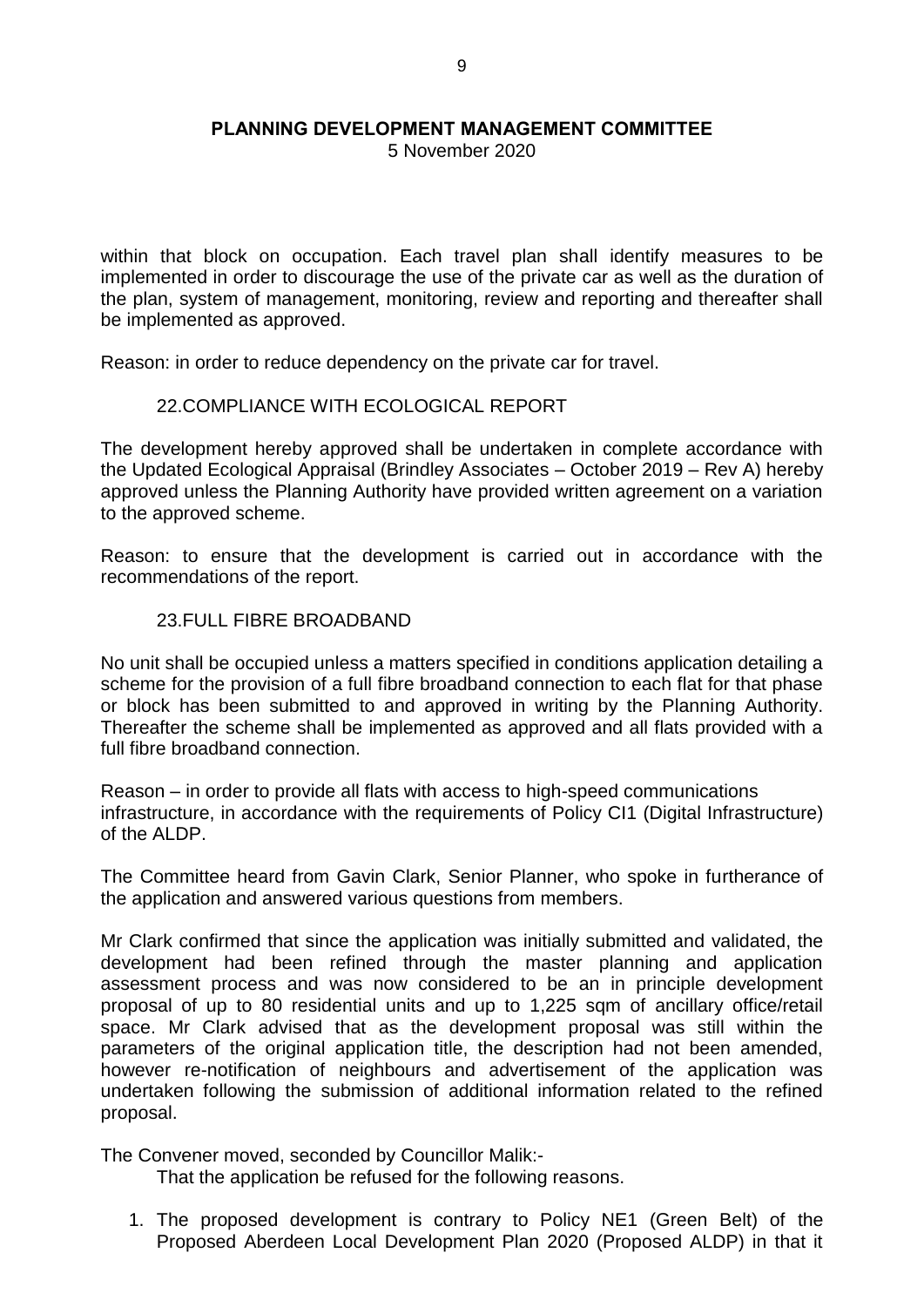5 November 2020

would fail to meet any of the exemption criteria listed in that Policy. The development is also contrary to Policy NE2 (Green and Blue Infrastructure) of the Proposed ALDP in that development on site would fail to support and enhance the Green Space Network due to the scale of development proposed and its impact on the value of the site for wildlife. This represents the 'settled view of the Council' as to the planning policy considerations applicable to the site. The significant level of public opposition to the development on the basis of the proposal's lack of compliance with the Proposed ALDP is considered to add further to the weight that can be given to the Proposed LDP in considering this application. Taking these factors into account for this particular application it is considered that greater weight should be afforded to the Green Belt (Policy NE1) and Green and Blue Infrastructure (Policy NE2) zoning proposed by the Proposed ALDP than the Mixed Use (Policy H2) zoning currently applicable to the site in the adopted Aberdeen Local Development Plan 2017.

- 2. The proposed development would be contrary to the OP114 allocation in the adopted Aberdeen Local Development Plan 2017 due to the proposed scale of development which is significantly greater than that indicated in the allocation.
- 3. It has not been demonstrated that the development would successfully fit into the wider landscape setting and character of the area especially in public views from the Deeside Way, North Deeside Road and the Aberdeen Western Peripheral Route and would therefore fail to meet the requirements of Policy D2 (Landscape) of the Aberdeen Local Development Plan 2017.
- 4. The proposal would be contrary to Policy I1 (Infrastructure Delivery and Planning Obligations) of the Aberdeen Local Development Plan 2017 in that the developer obligations secured for educational provision are not considered to be sufficient to adequately mitigate the adverse impact that the proposal would have on school capacity.
- 5. It has not been adequately demonstrated that the commercial development proposed in the eastern part of the site would avoid a detrimental impact on the residential amenity of neighbouring houses and is therefore contrary to Policy H2 (Mixed Use Areas) and T5 (Noise) of the Aberdeen Local Development Plan 2017.
- 6. The retail impact of the development, particularly in relation to its impact on allocated retail development with Oldfold (OP48 of the adopted local development plan), has not been adequately assessed due to the absence of a suitable Retail Statement and is therefore contrary to Policy NC8 (Retail Development Serving New Development Areas) of the Aberdeen Local Development Plan 2017.
- 7. The proposed development would be contrary to Policy T3 (Sustainable and Active Travel) of the Aberdeen Local Development Plan 2017 in as far as it has not be demonstrated that the development would not have an adverse and detrimental impact on existing cycle lanes on the North Deeside Road.